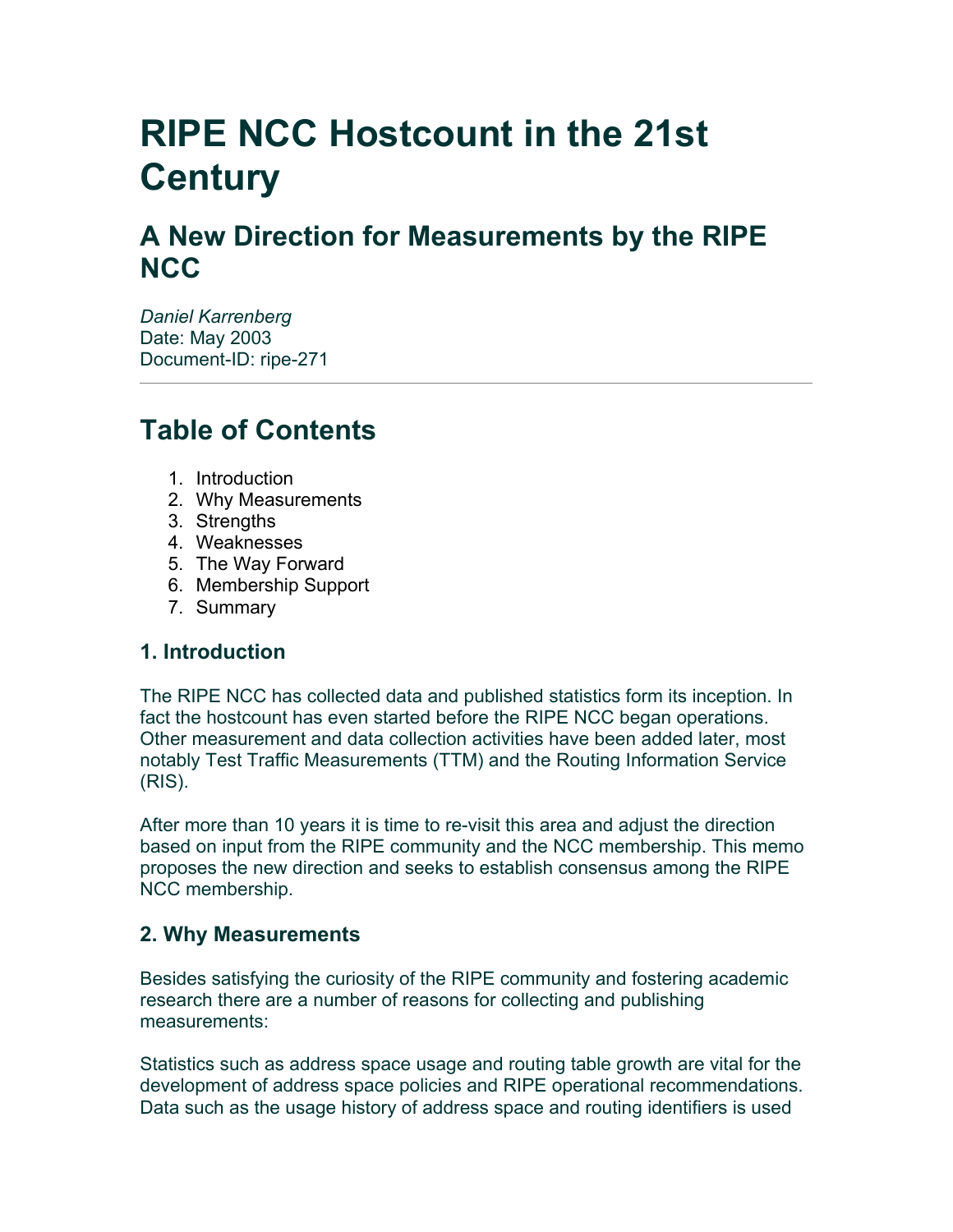extensively by the NCC in daily operations, so is monitoring data on the quality of the DNS root service.

The NCC also produces measurement products for use by the membership in both short term operations and long term planning. TTM gives test-box hosts both minute-to-minute information and long term trends. RIS can be used to get a global picture of inter-domain routing from a single source and is unique in providing this information not only for the present but also for user selectable time intervals in the past.

Last but not least RIPE NCC statistics are also aimed at telecomms regulators and government bodies that look after public interest concerns in our industry. To them we provide a neutral and unbiased view on developments that goes a bit deeper than some ad-hoc measurements that are published to further specific agendas. This area has become increasingly important over the last few years.

## **3. Strengths**

The biggest strength of the RIPE NCC in the area of measurements is its proven neutrality and impartiality. We have developed this over the years and earned the trust of all players. The NCC staff doing the work have a very high degree of professionalism and experience in the area; this results in very high quality data that is used widely. We are not doing any passive measurements on production traffic in order to avoid privacy concerns. Because of our long history of measurement activities we have a number of very long time series of well defined measurements which can be used to analyse long-term trends.

### **4. Weaknesses**

The emphasis on producing high-quality well defined data has lead us to take a somewhat academic attitude towards measurements. Our products are very detailed and need considerable time to use effectively and to learn how-to use in the first place. We have not developed enough easy to use and immediately useful products for the RIPE NCC membership and the RIPE community at large.

We have developed TTM as closed user group service. Only those who participate and pay have access to the data. We assumed that the user group would grow to a significant part of the RIPE NCC membership as the benefits became obvious. This has not happened for a number of reasons one of which is certainly that it has become very easy and cheap just to add capacity. Consequently TTM today serves only a very small minority of the NCC membership and there are continuing concerns about the service being unduly subsidised by the non-participating majority.

### **5. The Way Forward**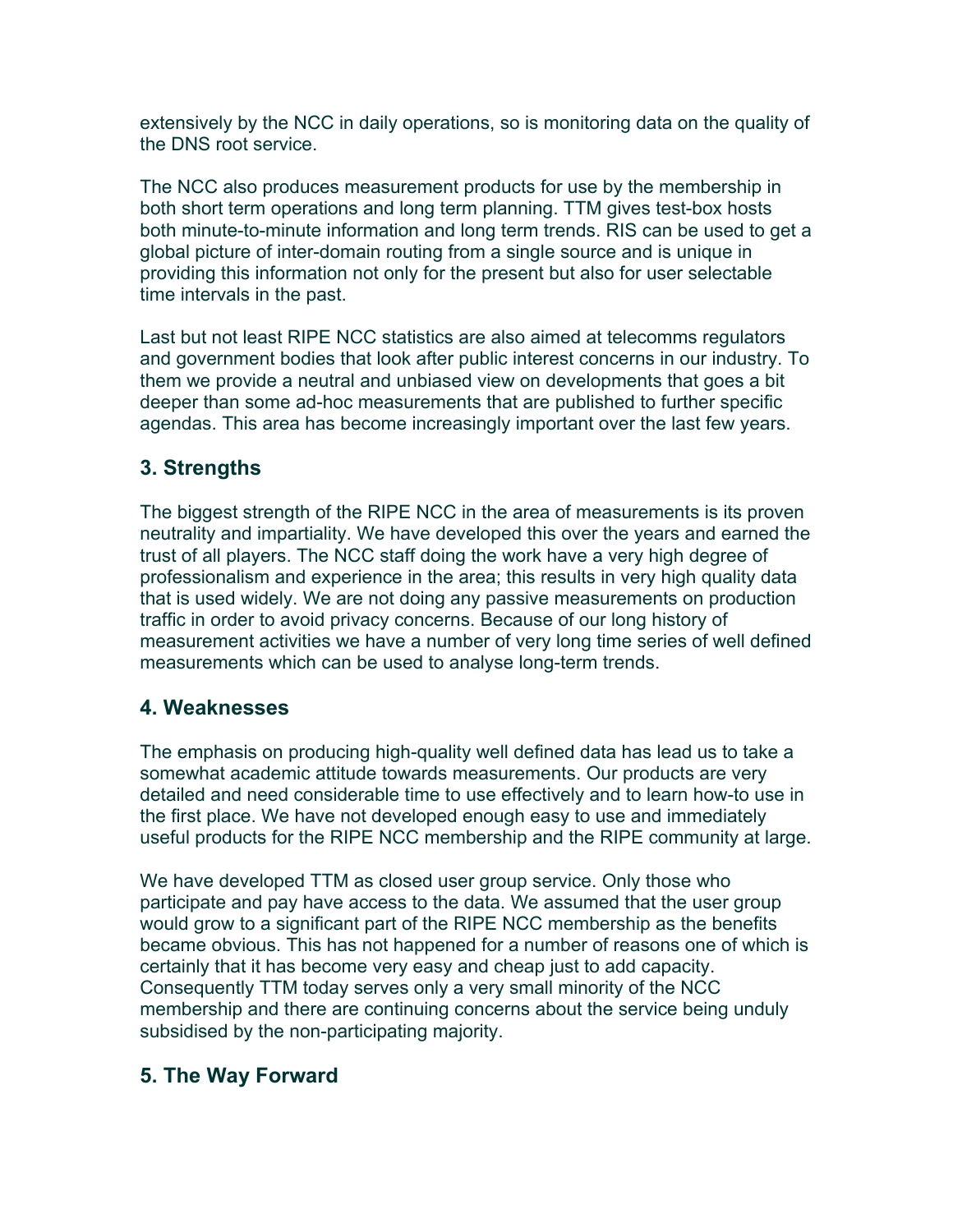We will build on our strengths and continue neutral and high quality measurements. We will also keep to our principle of never reading production traffic for measurements in order to avoid any privacy concerns.

We will respond to Internet incidents and events that generate a lot of public interest, such as the Sapphire worm of 25.01.03, by providing objective and comprehensive data for use by the membership and the general public. [http://www.ripe.net/ttm/worm/index.html](http://www.ripe.net/ttm/worm/)

We will develop more simple and immediately useful products. The challenge is to develop products that are both simple and meaningful while maintaining some scientific defendability. One avenue we will pursue is to provide simplified measures for the Internet in general: for example a measure of global or regional routing stability across all providers; a NOC could use such a measure to determine quickly whether any instability is local to its responsibility or more widespread. Another avenue is to develop personalised views on the data such as the "myAS" service which provides user configurable history data and alarms based on the RIS measurements as well as various registration databases.

We will discontinue the TTM closed user group and publish all our raw data as well as all derived products as a matter of policy. Even when performing measurements for a particular group and paid by this group, such as DNS (root) service quality, all results will be public. This addresses the cross-subsidy concerns as there is always a benefit for the community at large. Details of the transition from the present TTM business model will need to be worked out. We envisage that organisations hosting a test-box will continue to pay a service fee at a reduced level; after all there is some benefit in obtaining measurements from a local point. We expect to expand the number of test-boxes will increase with this new model.

We have recently started to structurally monitor DNS root service quality because this is essential for our operation of k.root-servers.net, especially once this service will be using IP anycast. The quality of these measurements has generated significant interest from ccTLD operators. We will develop this into a public service and expand it to other TLDs based on funding from these TLDs. [http://www.ripe.net/ttm/DNS/](http://www.ripe.net/ttm/DNS)

We will also work to improve the web presentation of our measurement results by using more uniform presentation formats and a better navigation structure; such a structure could possibly be used for all statistics produced by the RIPE NCC. Building on the NCC's experience with high quality training courses We will offer training courses on how to use our measurement products.

### **6. Membership Support**